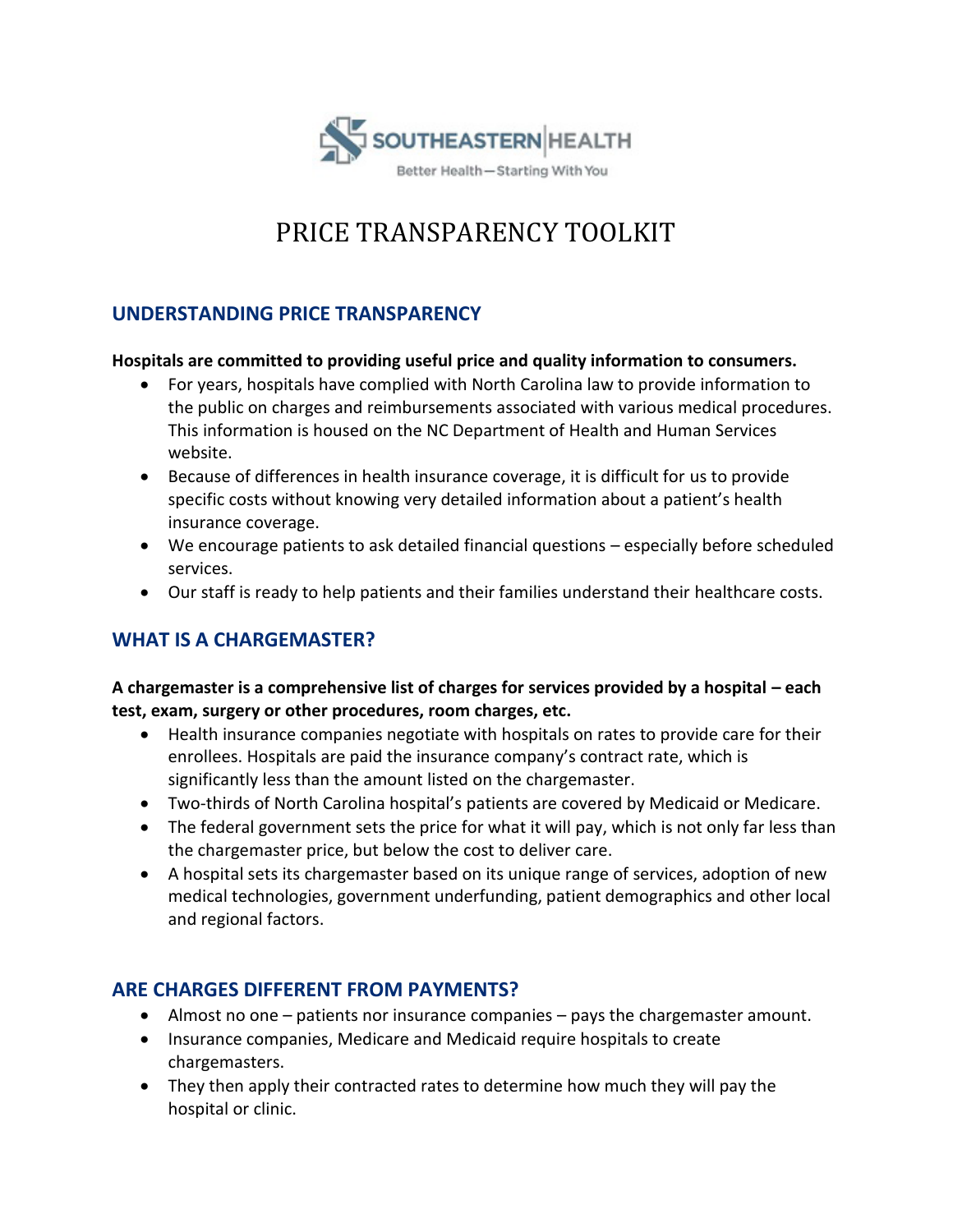- In situations where a patient does not have insurance, our hospital has financial assistance policies that apply discounts to the amounts charged. More information on financial assistance policies can be found at
- The amount an insured person pays for health care is determined by their insurance company through co-pays, deductibles, and out-of-pocket maximums.

# **WHY DO HOSPITAL CHARGES VARY?**

### **Hospital charges include many factors, such as staffing, equipment, and maintenance costs, as well as the differences in care required to meet individual patient needs.**

While the list of charges is the same for all patients, the total charges for an individual patient vary based on the patient's unique needs/experience, including:

- How long it takes to perform the service or how long it takes you to recover in the hospital
- The difficulty of the service or procedure
- What kinds of medication you require
- Complications needing additional treatment
- Other health conditions

The charges a patient sees on the hospital bill also reflect the costs the hospital incurs to employ all the people who care for them and to keep the hospital operating, including:

- Nurses and caregivers at the bedside
- Pharmacists, lab technicians, food service staff, environmental services, security and other personnel keep the hospital running 24/7
- Specialty care providers

Hospital charges include many other factors, such as drug and supply costs, facility depreciation, equipment and maintenance costs. Key components of hospital costs that vary by region, community and individual hospital include:

- 24/7/365 readiness to meet the community's health care needs
- Charity care for people unable to pay
- Medicare and Medicaid underpayments programs that pay the hospital less than the cost of caring for patients with health coverage through the programs
- Bad debt incurred by insured patients who are unable to meet their co-pays and deductibles.